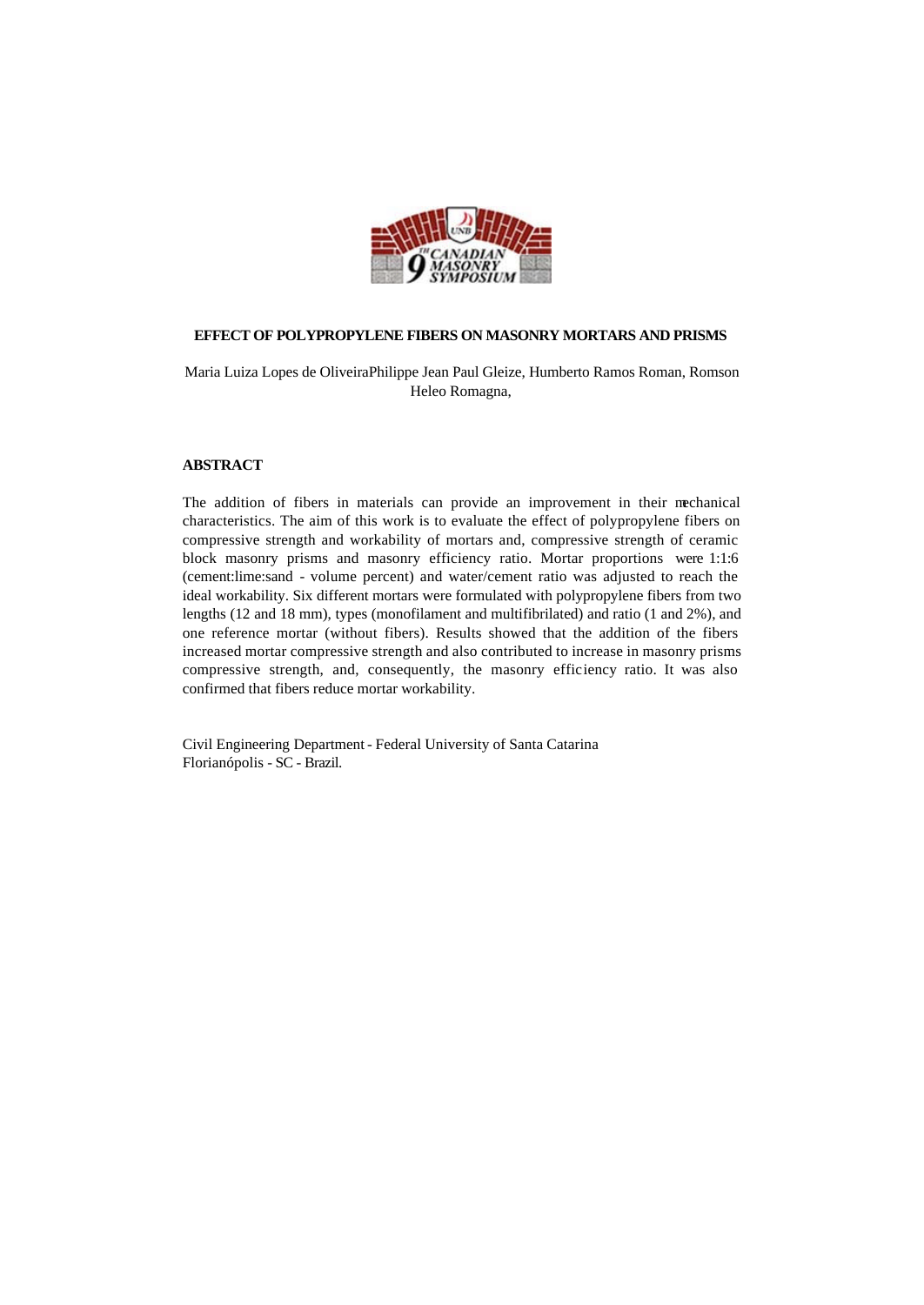# **INTRODUCTION**

Fibrous materials are constituted basically by two phases: the fibers and the matrix in which the fibers are involved. In the case of building materials, matrix are usually fragile (they fail with little plastic deformation), especially pastes, mortars and concrete of mineral binders (REGATTIERI *et al*, 1996).

SILVA *et al* (1990), mentions that fibers with low elastic modulus and high deformation, as polypropylene fibers, have a high capacity of energy absorption.

The principal benefit of the use of fibers is the post-fissuring behavior of the composite. It can avoid the catastrophic failure, exhibiting, eventually, a larger plastic deformation before the rupture.

The aim of this work is to verify the influence of additions of polypropylene fibers on compressive strength of mortars and masonry prisms, and, on the masonry efficiency ratio (ratio between masonry compressive strength and unit compressive strength).

### **MATERIALS AND METHODS**

Compressive strength and water absorption of ceramic structural blocks are respectively 14 MPa and 21%. Sand was washed and can be classified as medium as defined by the Brazilian Standard NBR7211 (1983) and British Standard BS1200 (1976); unit mass and fineness modulus are, respectively,  $1.40 \text{ kg/dm}^3$  and  $1.69$ .

The cement was a CP IV-32 type (pozzolanic cement as defined by Brazilian Standard NBR5736, 1991). The lime was a CH III type (magnesia lime as defined by the Brazilian Standard NBR 7175, 1996).

Two kinds of polypropylene fibers were used: monofilament and multifibrilated. Table 1 shows some characteristics.

| Material                  | Polypropylene                   |
|---------------------------|---------------------------------|
| Density                   | $0.91$ kg/dm <sup>3</sup>       |
| Elastic modulus           | $3500 - 3600$ N/mm <sup>2</sup> |
| Tensile Strength          | $320 - 400$ N/mm <sup>2</sup>   |
| <b>Alkalis Durability</b> | Excellent                       |

Table 1- Some polypropylene fibers characteristics.

Volume proportions were 1:1:6 (cement:lime:sand), in volume, which represent 1:0,73:8,9 in weight.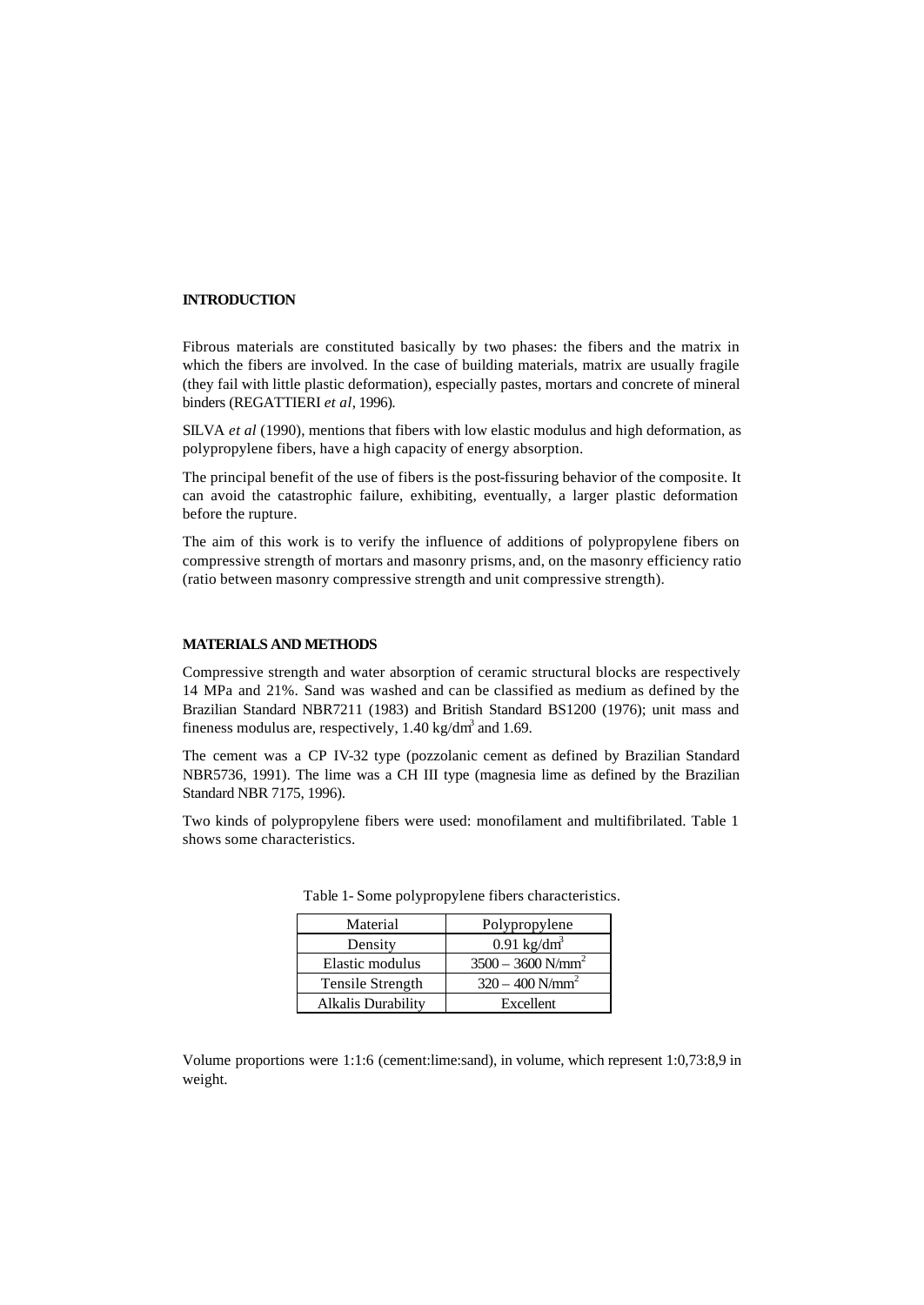One reference mortar (without fibers) and six mortars (with fibers) were formulated, varying the length, the type and the ratio of polypropylene fiber (weight percent relative to cement weight), as described in the Table 2.

|                     |                 | .           |                        |
|---------------------|-----------------|-------------|------------------------|
|                     | Fiber type      | Length (mm) | Ratio (weight percent) |
| PPMt18 <sub>1</sub> | Multifibrilated | 18          |                        |
| PPMt18 <sub>2</sub> | Multifibrilated | 18          |                        |
| $PPMn12_1$          | Monofilament    | 12          |                        |
| PPMn12 <sub>2</sub> | Monofilament    | 12          |                        |
| PPMn18 <sub>1</sub> | Monofilament    | 18          |                        |
| PPMn18 <sub>2</sub> | Monofilament    | 18          |                        |

Table 2- Mortars with polypropylene fibers.

Mortars were made manually. Cement, lime and sand were placed and mixed dry. Then water was added, followed by the addition of the fibers. Water quantity was adjusted to reach the appropriate workability.

For each mortar, consistency was measured with the flow table test, according to the Brazilian Standard NBR 13276 (1995). Twenty days old compressive strength was measured according to Brazilian Standard NBR 7215 (1996).

Three prisms of each mortars with three structural blocks were made with 10 mm joints. Twenty eight days old prism compressive strength was measured according to Brazilian Standard NBR 8215 (1983).

#### **RESULTS AND DISCUSSION**

As expected and as it can be seen on Table 3, the fibers addition, independent of the type, length or ratio, leads to a workability decrease and water/cement ratio increase. However, it was noted that addition of fibers increases the mortar cohesion on the holes of the blocks, reducing the losses and, avoiding a supplementary loading of the structure, due to the accumulation of the mortar in the holes of the units.

Comparing monofilament fibers mortars with multifibrilated fibers mortars, it can be seen that the latter reduce water consumption; this is probably due to its higher diameter and lower specific surface (TANESI and AGOPYAN, 1997).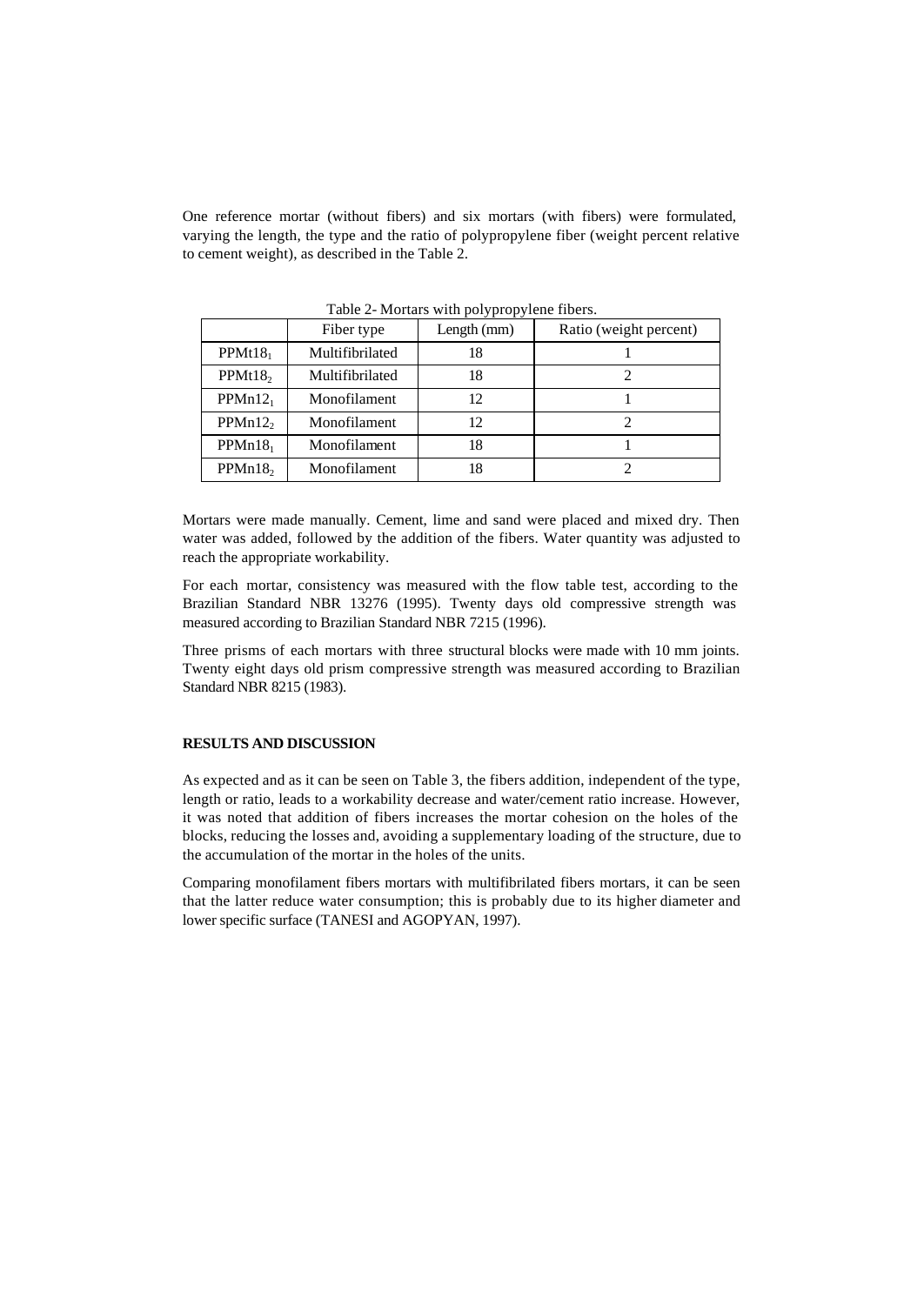|                    |                 |                 | Table 3- Results. |                 |                 |                 |            |
|--------------------|-----------------|-----------------|-------------------|-----------------|-----------------|-----------------|------------|
|                    | PPMt            | <b>PPMt</b>     | PPMn              | <b>PPM</b>      | PPMn            | PPMn            | Refere     |
|                    | 18 <sub>1</sub> | 18 <sub>2</sub> | 12 <sub>1</sub>   | n               | 18 <sub>1</sub> | 18 <sub>2</sub> | nce        |
|                    |                 |                 |                   | 12 <sub>2</sub> |                 |                 |            |
| Water/cement ratio | 2.07            | 2.26            | 2.13              | 2.23            | 2.18            | 2.46            | 1.93       |
| Consistency (mm)   | 254.50          | 235.00          | 268.50            | 225.0           | 263.00          | 243.00          | 262.50     |
|                    |                 |                 |                   | $_{0}$          |                 |                 |            |
| Mortar             | 2.00            | 1.90            | 1.71              | 1.69            | 1.41            | 1.30            | 1.26       |
| compressive        | $\pm 0.02$      | $\pm 0.15$      | ± 0.29            | 土               | $\pm 0.15$      | ± 0.13          | $\pm 0.16$ |
| strength (MPa)     |                 |                 |                   | 0.25            |                 |                 |            |
| Prism compressive  | 4.6             | 4.89            | 5.14              | 4.98            | 5.57            | 5.29            | 4.44       |
| strength (MPa)     | ± 0.23          | ± 0.54          | ± 0.43            | 土               | ± 0.36          | $\pm 0.3$       | ± 0.26     |
|                    |                 |                 |                   | 0.23            |                 |                 |            |
| Masonry efficiency | 0.35            | 0.35            | 0.37              | 0.36            | 0.40            | 0.38            | 0.31       |
| ratio              |                 |                 |                   |                 |                 |                 |            |

Table 4 shows the variation of the mortars compressive strength. Although, the literature contradicts this fact (DANTAS and AGOPYAN, 1988), it can be seen from this study, that polypropylene fibers addition increases mortars compressive strength.

|                     | Fiber-modified mortar compressive strength related to reference mortar (%) |
|---------------------|----------------------------------------------------------------------------|
| PPMt18 <sub>1</sub> | $+60,32$                                                                   |
| PPMt18 <sub>2</sub> | $+50,79$                                                                   |
| PPMn12 <sub>1</sub> | $+35,71$                                                                   |
| PPMn12 <sub>2</sub> | $+34,13$                                                                   |
| PPMn18 <sub>1</sub> | $+11,90$                                                                   |
| PPMn18 <sub>2</sub> | $+3,17$                                                                    |
| Without<br>fibers   | Reference                                                                  |

Table 4- Variation of the mortars compressive strength.

Table 5 gives the variation of the prisms compressive strength formulated with polypropylene fibers mortars. It can be seen that there is a significant increase of the prisms compressive strength mo lded with the fiber-modified mortars. It was observed that all the prisms break on the same way, i.e. a rupture with vertical cracks parallel to the applied load and, exhibiting a detachment of the faces of the units.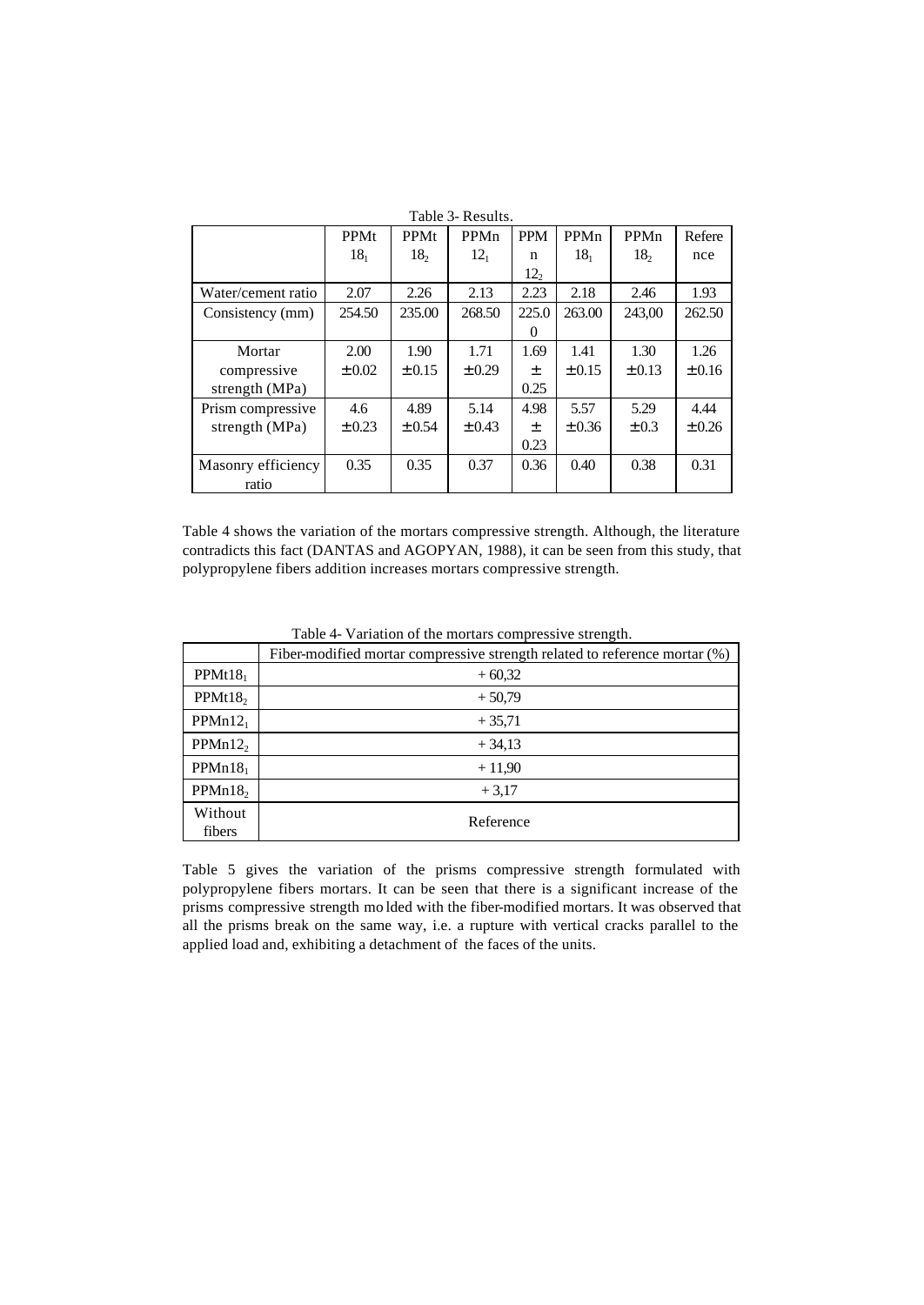|                     | Table 5- Variation of the prisms compressive strength.                  |
|---------------------|-------------------------------------------------------------------------|
|                     | Prisms compressive strength of fiber-modified mortars related to prisms |
|                     | compressive strength of the reference mortar $(\%)$                     |
| $PPMt18_1$          | $+11,36$                                                                |
| PPMt18 <sub>2</sub> | $+11,36$                                                                |
| $PPMn12_1$          | $+18,18$                                                                |
| PPMn12 <sub>2</sub> | $+13,64$                                                                |
| PPMn18 <sub>1</sub> | $+27,27$                                                                |
| PPMn18 <sub>2</sub> | $+20,45$                                                                |
| Without<br>fibers   | Reference                                                               |

According to GOMES (1983), the masonry efficiency ratio for ceramic blocks varies from 0,16 to 0,39. The present study confirmed these results. It was also verified that the addition of the fibers has an influence on the masonry efficiency ratio; it can be noted on Table 6 that there is some variations, principally for the prisms made with the 18 mm polypropylene fiber monofilament mortars.

|                     | Masonry efficiency ratio for prisms with fiber-modified mortars related to<br>masonry efficiency ratio for the prism with the reference mortar (%) |
|---------------------|----------------------------------------------------------------------------------------------------------------------------------------------------|
| PPMt18 <sub>1</sub> | $+12,90$                                                                                                                                           |
| PPMt18 <sub>2</sub> | $+12,90$                                                                                                                                           |
| $PPMn12_1$          | $+19,35$                                                                                                                                           |
| PPMn12 <sub>2</sub> | $+16,13$                                                                                                                                           |
| PPMn18 <sub>1</sub> | $+29,03$                                                                                                                                           |
| PPMn18 <sub>2</sub> | $+22,58$                                                                                                                                           |
| Without<br>fibers   | Reference                                                                                                                                          |

Table 6- Variation of the prisms masonry efficiency ratio.

# **CONCLUSIONS**

The addition of the fibers to fresh mortar must be done very carefully to ensure that the dispersion and orientation of fibers is homogeneous. According to JOHNSTON (1994), the fibers which are parallel to the composite crack are not very efficient, while fibers which are perpendicular can limit the crack propagation.

Literature states that the addition of polypropylene fibers in cement-based materials doesn't lead to higher compressive strength (MEHTA, 1994) and, it can be sometimes harmful, due to the excessive formation of air-entraining (ALMEIDA, 1999). In this study,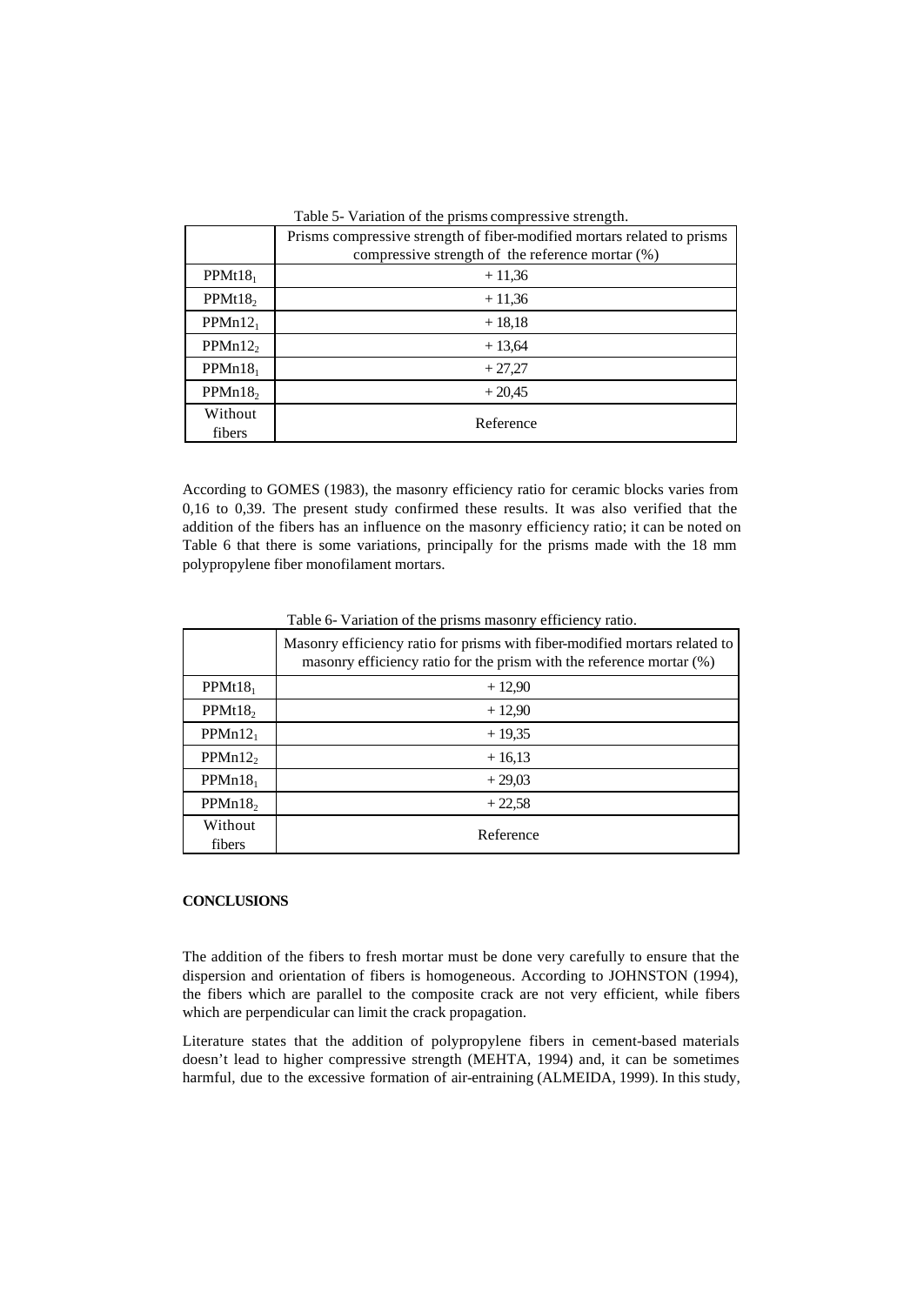we find the contrary, even if the water/cement ratio must increase with the fiber addition due to the necessity to reach a good workability.

According to METHA (1994), for most of the applications, mortars and concretes containing fibers exhibit a very low consistency. In our study, it was verified that the addition of fibers to the mixture increases the water demand but provided a reasonable consistency, in agreement with the recommendations of the Brazilian Standard NBR 13276 (1995).

The highest mortar compressive strength was obtained with multifibrilated polypropylene fibers.

On the other way, the highest prism compressive strength was obtained with the 18 mm length monofilament polypropylene fibers mortars. According to FIGUEIREDO (1997) apud TANESI *et alli* (1997), increasing the length of the fiber increases the probability of the fiber intercept a crack spread.

Fiber quantity (1 or 2 %) didn't alter significantly mortars and prisms compressive strength. However, according to KRENHEL (1975) apud TANESI *et alli* (1997), the fibers ratio has an important effect on cracking due to shrinkage.

The addition of fibers contribute to the increase of the masonry prism efficiency ratio.

#### **REFERENCES**

ALMEIDA, M. O. Estudo da tenacidade e proposta de nova configuração do ensaio de flexão em placas para os concretos reforçados com fibras de aço. 1999. 193 p. Master Thesis – Federal University of Santa Catarina, Florianópolis - SC - Brazil

BRAZILIAN STANDARD, Associação Brasileira de Normas Técnicas. NBR 5637: cimento portland pozolânico, Rio de Janeiro, 1991.

BRAZILIAN STANDARD, Associação Brasileira de Normas Técnicas. NBR 7175: cal hidratada para argamassas, São Paulo, 1986.

BRAZILIAN STANDARD, Associação Brasileira de Normas Técnicas . NBR 7211: agregado para concreto, Rio de Janeiro, 1983.

BRAZILIAN STANDARD, Associação Brasileira de Normas Técnicas. NBR 7215: ensaio de cimento Portland, Rio de Janeiro, 1996.

BRAZILIAN STANDARD, Associação Brasileira de Normas Técnicas. NBR 8215: prismas de blocos vazados de concreto simples para alvenaria estrutural – preparo e ensaio à compressão, Rio de Janeiro, 1983.

BRAZILIAN STANDARD, Associação Brasileira de Normas Técnicas. NBR 13276: argamassa para assentamento de paredes e revestimento de paredes e tetos –